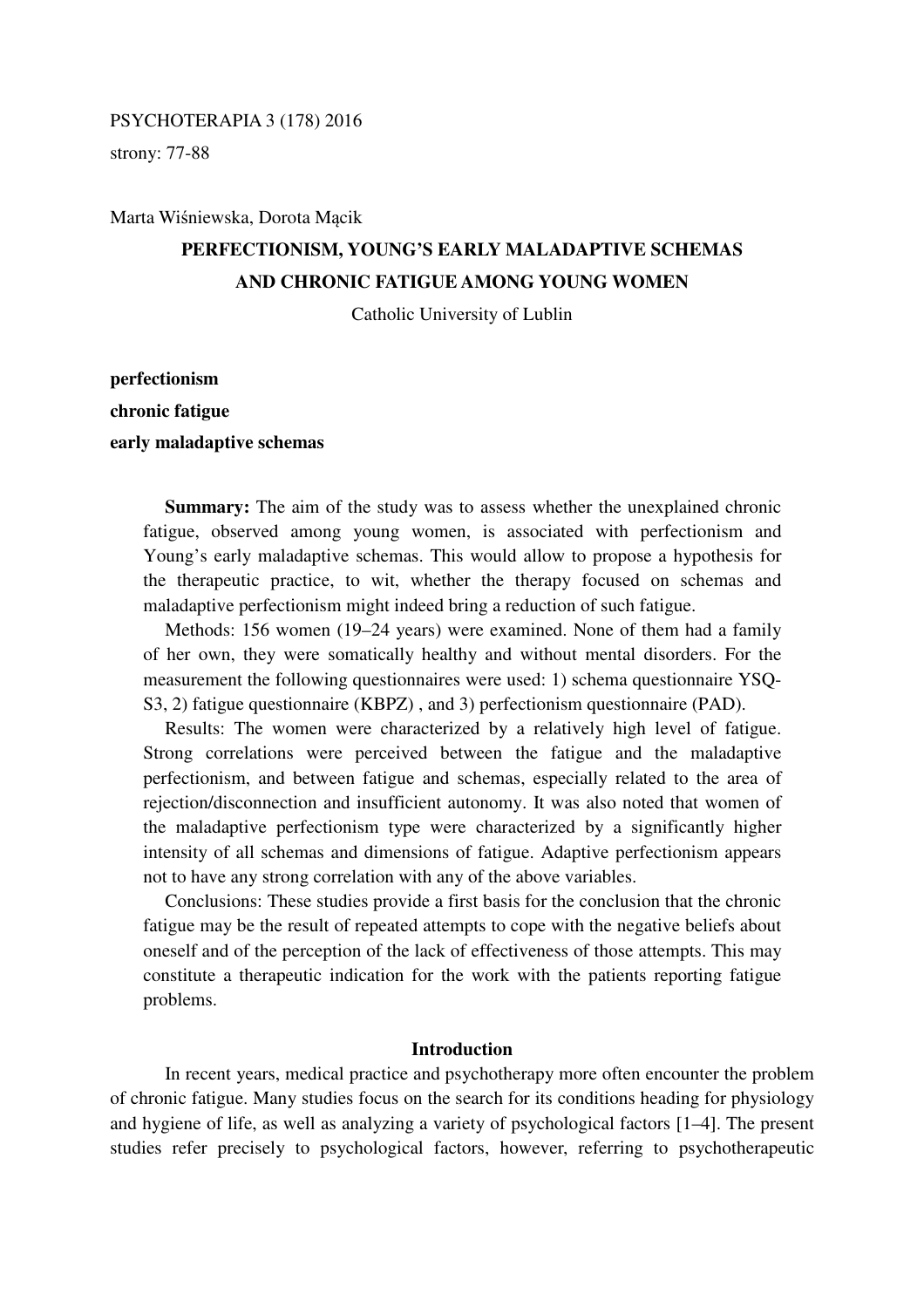practice, they focus on the concept of early maladaptive schemas and perfectionism, which is relatively new in Poland.

 There are a lot of different concepts of fatigue, its mechanisms and the role it plays for the patient [1, 2, 4–11]. For the purposes of this paper we assumed understanding of fatigue dependent on its mechanisms. There is fatigue, the mechanism of which is very clearly defined (illness-related fatigue, post-infectious, uncontrolled and chronic fatigue) and fatigue whose patomechanism cannot be determined unambiguously [3, 7, 9, 11]. In the abovementioned concept chronic fatigue is a kind of fatigue caused by a prolonged and disproportionate effort, psychological burden, lack of achievements, presence of somatic illness, lack of a sense of purpose in life, and inadequate interpersonal relationships; chronic fatigue often involves the occurrence of a disease, the effects of which are cumulative over time [1, 3, 4].

 In turn, unexplained chronic fatigue is a type of fatigue that lasts more than a month and it is impossible to find any specific reasons for its occurrence during specialist examination. It proves to be difficult to control due to unknown mechanism; it is not lifethreatening, but significantly reduces quality of life [11, 12]. This type of fatigue is the subject of this study.

 In psychotherapeutic practice patients often report such fatigue, while not reporting any burdensome situations. There are also no comorbid disorders, e.g., depressive, anxiety or other disorders, which could translate to fatigue. This raises a question what mechanisms may lie behind it.

 The concept of early maladaptive schemas and perfectionism was used to explain one of the possible mechanisms of fatigue.

 Early maladaptive Schemas (EMS) are a construct developed by Jeffrey Young, based on his experience and therapeutic observations that the cause of patient's difficulties is often deeply rooted in his psyche as a key beliefs concerning the definition of oneself [13–15]. Young believed that some of the schemas, especially those developed as a result of negative, toxic experiences from childhood, may constitute the core of personality disorders, minor personality problems, and many axis I chronic disorders, like, e.g., anxiety and depressive disorders, substance abuse [13]. Schemas as such are understood as negatively assessed part of self-knowledge. Most people strive to deny schemas through the use of specific strategies (compensatory strategies). They are relatively effective; outside such persons present themselves as well-coping. However, usually the effort put into maintaining this image is large enough to lead to fatigue and the occurrence of a variety of psychosomatic disorders, including chronic unexplained fatigue [13, 15, 16]. It also appears that trait perfectionism may be one of the mechanisms supporting this tendency to compensation.

 According to Antony and Swinson, the formation of trait perfectionism can be affected by biological, psychological and social factors (experience of punishment, modeling, cognitive factors through contact with information) [17, 18]. It is also indicated that parents and their expectations of and requirements for children can significantly influence the development of perfectionism. In case of those feeling pressure of others to function perfectly, the family becomes one of the sources of pressure through its standards and requirements. Parental criticism of children when they do not meet their expectations and standards is also of great importance [13]. Moreover, moods at home, words, gestures and touch, through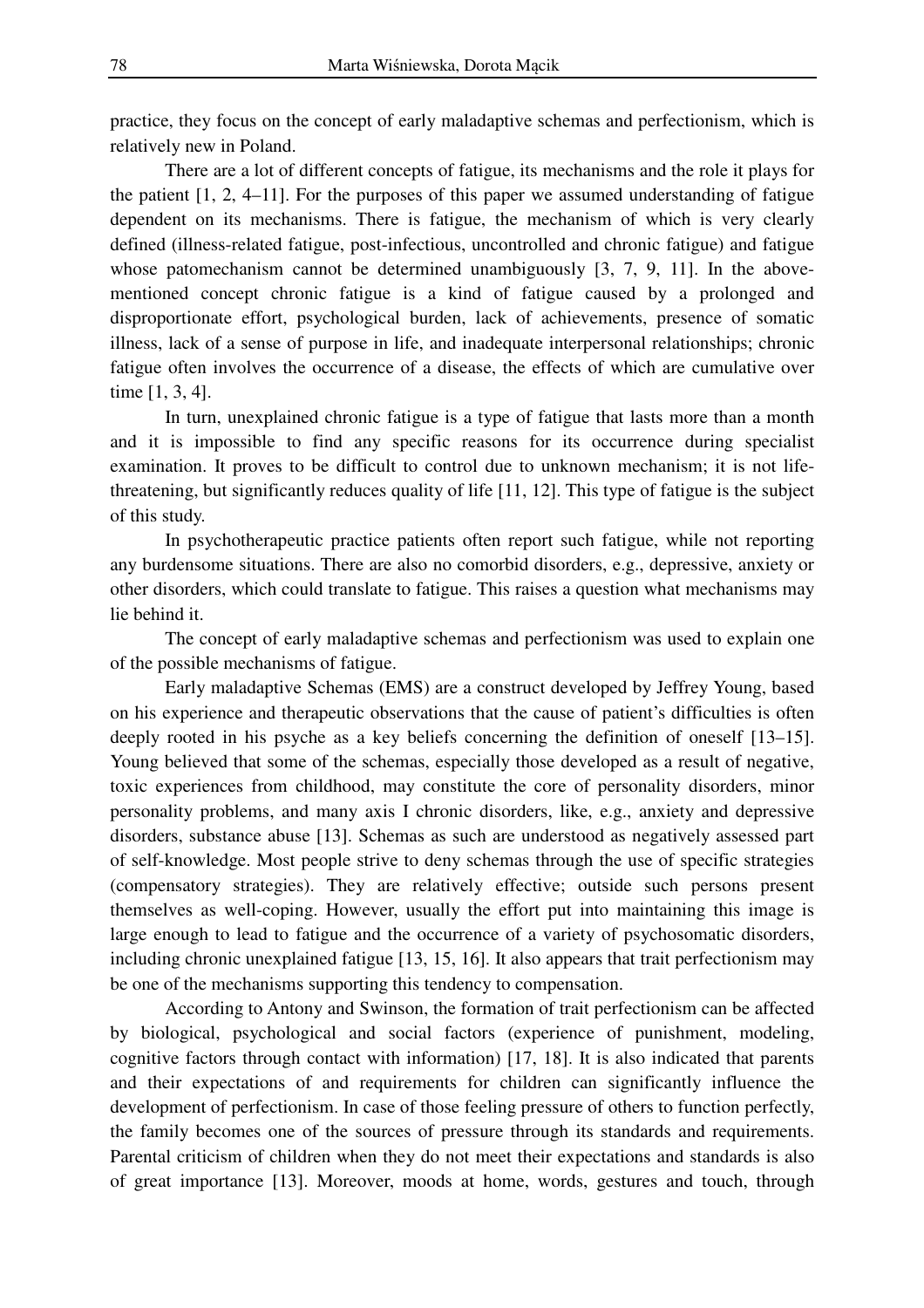which parents pass a very significant messages that children perceive as information whether they are loved and accepted or not, are also very important [16, 18]. Excessive parental criticism is very strongly associated with creating a child's social anxiety and fear of negative evaluation by others [17]. Such understanding of perfectionism is close to the origin of EMS development, which is why it was decided to analyze these two variables. For the purposes of this paper division into adaptive perfectionism AP (characterized by the acceptance of differences related to the level of action performance and internal standards, flexibility in action and adjusting purposes, permission to make mistakes, and a sense of excitement associated with actions or implementation of intended purposes) and maladaptive perfectionism MP, developed by Katarzyna Szczucka, was used [18]. In this case, maladaptive perfectionism describes people for whom very high standards apply to every aspect of life. It is often related to accompanying sense that actions they take are never good enough; they set themselves goals impossible to achieve, they cannot get satisfaction from their own actions, and before the implementation of the undertaken objectives they are accompanied by a strong fear of failure [18].

 On the basis of the general assumptions above presented the following research question was formulated: *What is the relation between perfectionism, early maladaptive schemas and fatigue?* 

In accordance with the question the following hypotheses were formulated:

 H.1. More severe maladaptive perfectionism is associated with greater fatigue. In case of adaptive perfectionism these relations will be weaker.

 H.2. There are relationships between schemas and severity of fatigue. The higher the intensity of schemas, the greater the fatigue.

 H3. There are links between maladaptive perfectionism and early maladaptive schemas.

 H3a. People with maladaptive perfectionism as a dominant type significantly differ in EMS intensity from people with the adaptive type.

## **Material and method**

 To achieve the goals of this study, 156 young women aged 19–24 years were examined. The study included physically and mentally healthy women; they did not have children and were not pregnant; the women did not experience any significant stressful situations (e.g., job loss, death of a loved one etc.). The occurrence of any of the abovementioned situation was the premise for exclusion from the study. During the study the authors applied to the requirements and principles of psychological research. The examined women filled three questionnaires:

 1. Fatigue Questionnaire developed by R. Kosugo, in adaptation by Kulik and Szewczyk [2].

 This tool allows to specify the level of chronic fatigue and the severity of individual symptoms. The questionnaire has satisfactory psychometric indicators [12]. It consists of 30 items and the respondents select one of possible responses: "never," "sometimes," "often". The higher the result, the greater the severity of symptoms of chronic fatigue. The range of possible results in the general dimension is 0–60 points.

This method consists of a total score and 6 dimensions: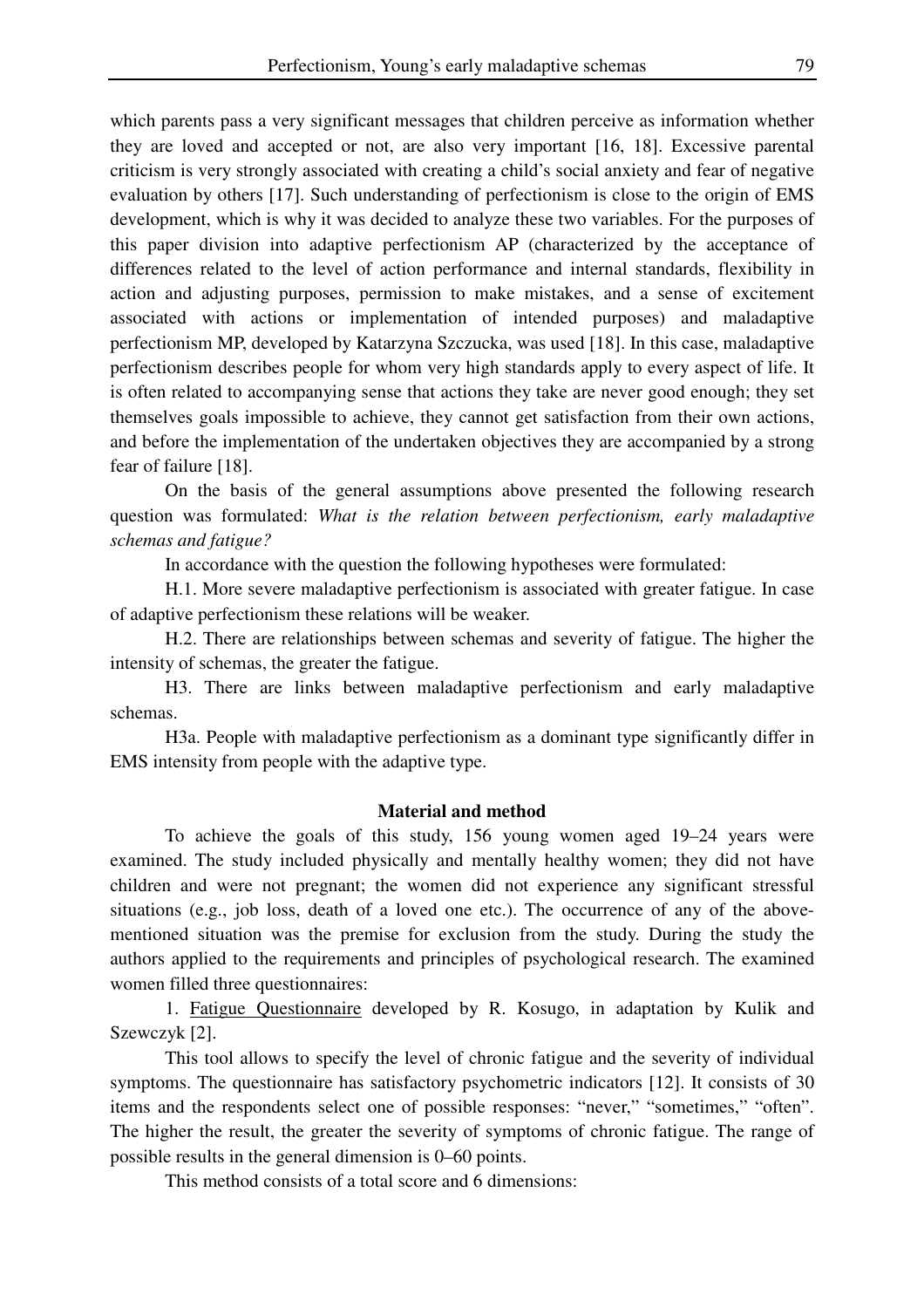GF — general fatigue, sleepiness, morning fatigue, general sense of weakness, feeling exhausted, difficulty with sleep, irritability, physical break down, anxiety and decrease in motivation to work; WV scale — weakened vitality; lack of energy, lowered mood and avoidance of effort; MO scale — mental overload, tendency to be irritable, nervous tension, problems controlling emotions and stimulation, chronic dissatisfaction, and hypersensitivity to stimuli; PS scale — physical symptoms, it refers to somatic symptoms, e.g., impairment of appetite, sleepiness, tense muscles/joints; AoA scale — anxiety about one's own abilities; (sense of lowered self-esteem, tendency to worry, lack of self-confidence, difficulty concentrating); D scale — discouragement, manifested by a reduced motivation to make the effort.

 2. "Adaptive and maladaptive perfectionism" questionnaire developed by Katarzyna Szczucka [18].

 This tool consists of 35 test items. It contains two main scales: Adaptive Perfectionism  $(AP)$  — 13 items, Maladaptive Perfectionism  $(MP)$  — 22 items that are scored on 7-point scale [18].

 3. Young Schema Questionnaire 3 Short Form (YSQ-S3), Polish adaptation in preparation. The questionnaire consists of 90 items that are scored on 6-point scale from 1 (completely untrue of me) to 6 (describes me perfectly). The questionnaire diagnoses the severity of 18 EMS highlighted in previous studies. Schemas are organized in five domains:

- Disconnection and rejection  $-$  a typical family of origin is cold and cut off from feelings, unpredictable, abusing (schemas: abandonment, mistrust, emotional deprivation, defectiveness/shame, social isolation);
- Impaired autonomy and insufficient achievements a family weakens the child's selfconfidence; does not strengthen the success; is overprotective; relationships can be fused (schemas: dependence/incompetence, vulnerability to harm/illness, enmeshment, failure to achieve);
- Impaired limits a family without rules and limits, excessively strengthening the uniqueness of the child, avoiding frustration and confrontation with stress (schemas: entitlement, insufficient self-control);
- Other-directedness a family uses conditional love, children give up their own needs to gain attention and acceptance (schemas: subjugation, self-sacrifice, approval-seeking);
- Overvigilance and inhibition a typical family of origin is punishing, success and principles are in the center, emotions are seen as undesirable (schemas: negativity/pessimism, emotional inhibition, unrelenting standards, self-punitiveness [13].

 Reliability of the method in this study is calculated using Cronbach's alpha = 0.942. The analyzes used: descriptive statistics and normality tests, tests of differences between means (Student's t-test), k-means cluster analysis and Pearson's r correlation coefficients.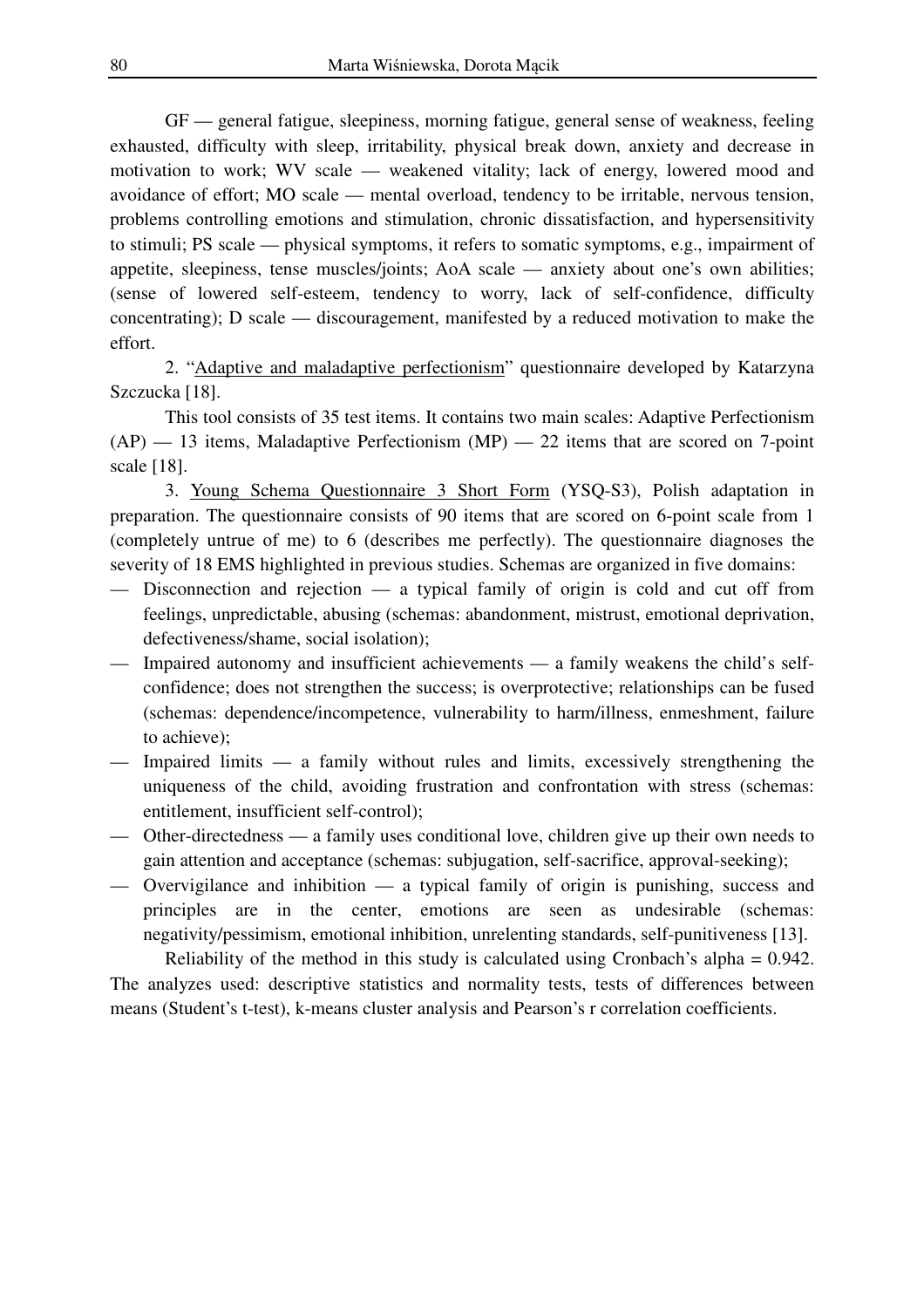#### **Results**

 In order to verify the hypotheses, in the first step correlations between perfectionism and dimensions of fatigue were calculated. The results of Pearson's r correlation are shown in Table 1.

| Perfectionism | Fatigue   |           |           |           |           |            |          |  |  |
|---------------|-----------|-----------|-----------|-----------|-----------|------------|----------|--|--|
|               | TS        | GF        | WV        | МO        | PS        | AoA        | D        |  |  |
| AP            | $-0.047$  | 0.021     | 0.015     | $-0.109$  | 0.108     | $-0.163$ * | $-0.096$ |  |  |
| <b>MP</b>     | $0.554**$ | $0.402**$ | $0.470**$ | $0.461**$ | $0.274**$ | 0.590"     | 0.413"   |  |  |

Table 1. **Correlations between perfectionism and fatigue (N = 156)** 

Notes: AP – adaptive perfectionism; MP – maladaptive perfectionism; TS – total score on fatigue scale; GF – general fatigue; WV – weakened vitality; MO – mental overload; PS – physical symptoms; AoA – anxiety about one's own abilities; D – discouragement,  $*$ — correlation significant at the level of 0.05;  $**$  — correlation significant at the level of 0*.*01

These results support the hypothesis  $H1$  — there are strong positive relationships between fatigue and maladaptive perfectionism, while relationships with adaptive perfectionism are few in number and they are weaker.

 Table 2 shows relationships between fatigue and maladaptive schemas. The obtained correlation coefficients confirm the validity of the hypothesis  $H2$  — positive coefficients indicate that the feeling of fatigue increases along with increasing severity of schemas.

|                           | Perfectionism |           | Fatigue   |           |            |           |           |           |           |
|---------------------------|---------------|-----------|-----------|-----------|------------|-----------|-----------|-----------|-----------|
| Schemas                   | AP            | <b>MP</b> | <b>TS</b> | GF        | WV         | MO        | <b>PS</b> | AoA       | D         |
| Emotional deprivation     | $-0.020$      | $0.537**$ | $0.383**$ | $0.245**$ | $0.324**$  | $0.318**$ | 0.125     | $0.451**$ | $0.341**$ |
| Abandonment               | 0.042         | $0.658**$ | $0.588**$ | $0.449**$ | $0.496**$  | $0.521**$ | $0.290**$ | $0.576**$ | $0.438**$ |
| Mistrust/Abused           | 0.006         | $0.624**$ | $0.627**$ | $0.470**$ | 0.505"     | $0.530**$ | $0.324**$ | $0.619**$ | $0.504**$ |
| Social isolation          | 0.070         | $0.656**$ | $0.548**$ | 0.389"    | $0.426**$  | $0.440**$ | $0.297**$ | $0.553**$ | $0.478**$ |
| Defectiveness             | $-0.065$      | $0.608**$ | $0.434**$ | $0.302**$ | $0.346**$  | $0.338**$ | $0.198*$  | $0.519**$ | $0.339**$ |
| Failure to achieve        | $-0.141$      | $0.763**$ | $0.499**$ | $0.366**$ | $0.399**$  | $0.340**$ | $0.173*$  | $0.649**$ | 0.415"    |
| Dependence                | $-0.137$      | $0.632**$ | $0.491**$ | $0.309**$ | $0.381**$  | $0.412**$ | $0.166*$  | 0.603"    | $0.442**$ |
| Vulnerability to harm     | 0.019         | $0.547**$ | $0.521**$ | $0.420**$ | $0.371**$  | $0.449**$ | $0.324**$ | $0.488**$ | $0.400**$ |
| Enmeshment                | 0.080         | $0.547**$ | $0.325**$ | $0.184*$  | $0.254**$  | $0.196*$  | $0.181*$  | $0.432**$ | $0.284**$ |
| Entitlement               | $-0.009$      | $0.688**$ | $0.558**$ | $0.395**$ | $0.445**$  | $0.409**$ | $0.300**$ | $0.587**$ | $0.491**$ |
| Insufficient self-control | $0.367**$     | $0.328**$ | $0.326**$ | $0.301**$ | $0.257$ ** | $0.200*$  | $0.284**$ | $0.332**$ | $0.160*$  |
| Subjugation               | $0.172*$      | $0.499**$ | $0.474**$ | $0.430**$ | $0.375**$  | $0.366**$ | $0.283**$ | $0.406**$ | 0.366"    |
| Self-sacrifice            | $0.242**$     | $0.289**$ | $0.172*$  | $0.219**$ | 0.133      | 0.112     | 0.136     | 0.105     | 0.099     |
| Approval-seeking          | $-0.063$      | $0.601**$ | $0.420**$ | $0.328**$ | $0.380**$  | $0.355**$ | $0.178*$  | $0.417**$ | $0.318**$ |
| Emotional inhibition      | $-0.017$      | $0.561**$ | $0.460**$ | $0.301**$ | $0.387**$  | $0.373**$ | $0.210**$ | $0.513**$ | $0.383**$ |
| Unrelenting standards     | $0.470**$     | $0.417**$ | $0.286**$ | $0.232**$ | $0.255$ ** | $0.159*$  | 0.265"    | $0.250**$ | $0.186*$  |
| Pessimism/worrying        | 0.048         | $0.670**$ | $0.563**$ | $0.420**$ | $0.423**$  | $0.459**$ | $0.353**$ | $0.554**$ | $0.445**$ |
| Self-punitiveness         | 0.157         | $0.576**$ | $0.404**$ | $0.356**$ | $0.318**$  | $0.273**$ | $0.276**$ | $0.372**$ | $0.300**$ |

Table 2. **Correlations between schemas, perfectionism and fatigue (N = 156)** 

Notes: as in Table 1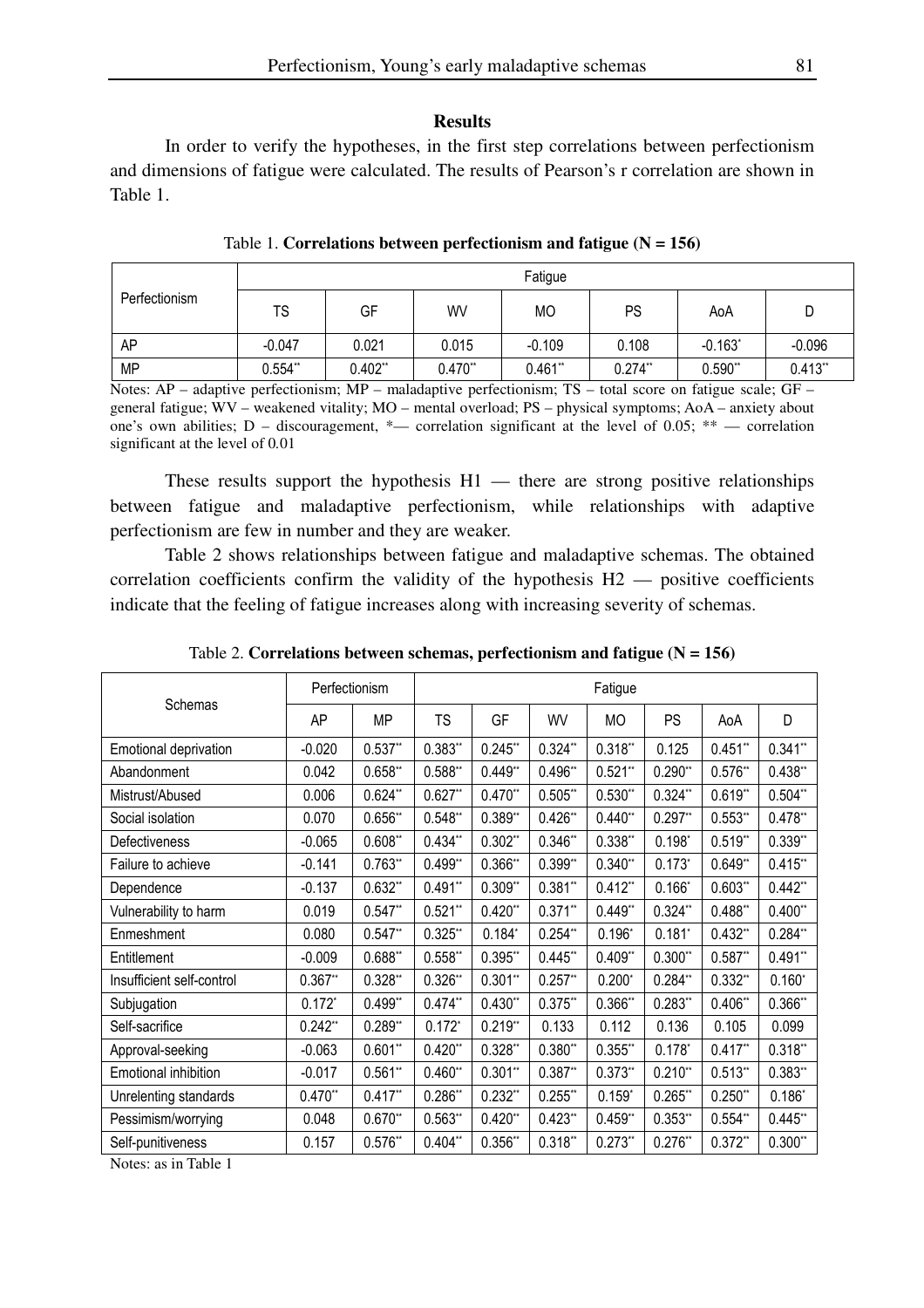These results support the hypothesis  $H3$  — one can observe positive relationships between schemas and maladaptive perfectionism: many strong, positive correlations; in case of adaptive perfectionism such relationships are hardly observed.

 In the next step, group of people with high and low level of maladaptive perfectionism were identified using k-means cluster analysis. In the well-adapting group  $(N = 93)$ , mean score on AP scale was 58 and on MP scale was 53, while in the poorly adaptive group ( $N =$ 63), mean score on AP scale was also 58 and on MP scale was 99. The groups differed significantly in terms of perfectionism ( $p < 0.000$ ), as illustrated in Figure 1.





 The groups identified in this way were compared in terms of schemas and fatigue. Differences in the early maladaptive schemas are presented graphically in Figure 2. In case of all schemas all groups differ significantly at the level of  $p < 0.000$ , only in case of Selfsacrifice and Entitlement the difference was  $p < 0.01$  for the Student's t test for independent groups.



Figure 2. **Intensity of schemas in groups with different types of perfectionism**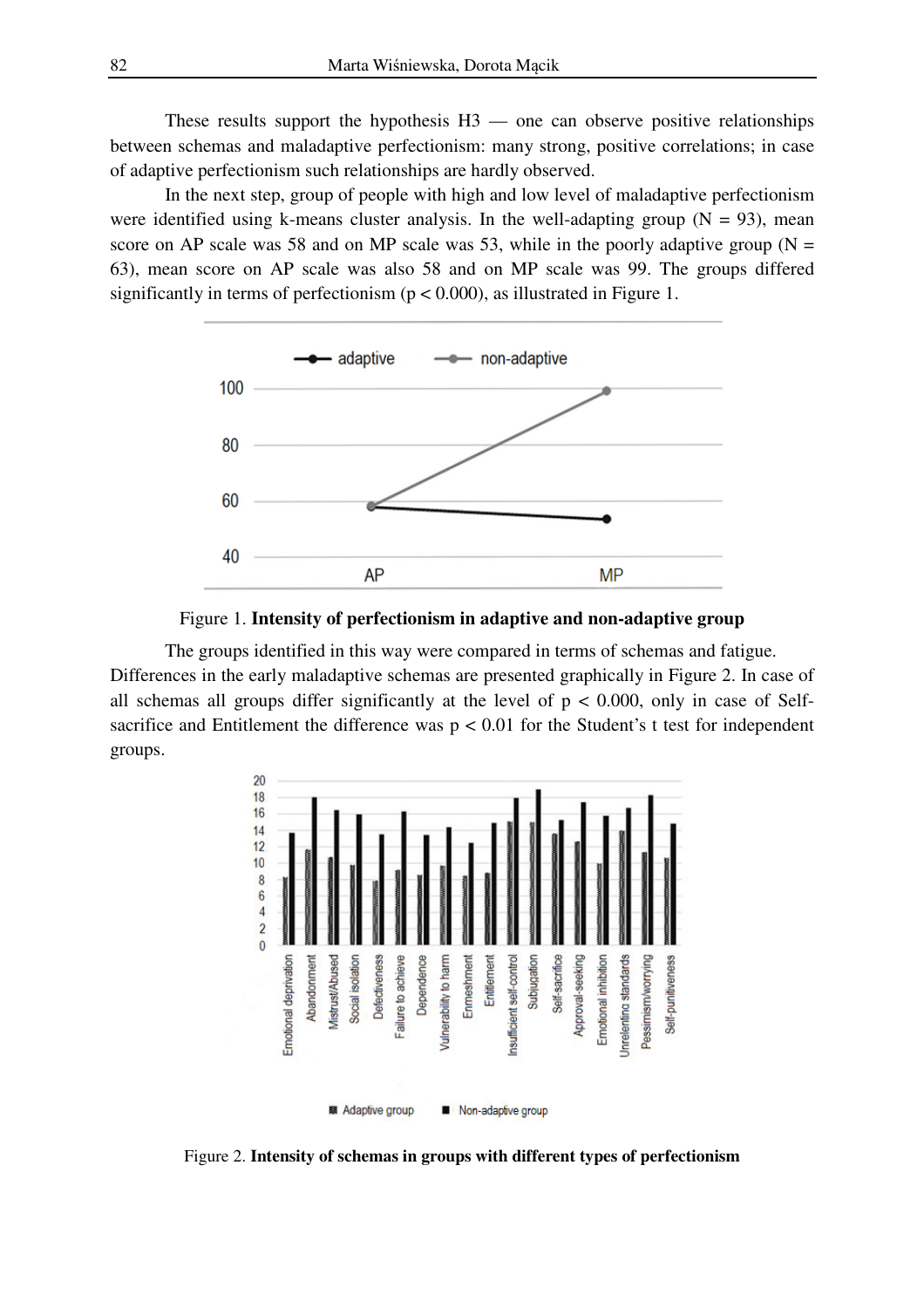| Fatigue                           | Adaptive group |           | Non-adaptive group |           | Test of differences |       |  |
|-----------------------------------|----------------|-----------|--------------------|-----------|---------------------|-------|--|
|                                   | M              | <b>SD</b> | М                  | <b>SD</b> |                     |       |  |
| Total score                       | 19.75          | 8.57      | 29.76              | 9.60      | $-6.81$             | 0.000 |  |
| General fatigue                   | 9.29           | 2.15      | 11.13              | 2.18      | $-5.20$             | 0.000 |  |
| Weakened vitality                 | 8.91           | 1.79      | 10.71              | 2.23      | $-5.57$             | 0.000 |  |
| Mental overload                   | 8.02           | 1.90      | 9.68               | 1.88      | $-5.37$             | 0.000 |  |
| Phisical symptoms                 | 7.71           | 1.92      | 8.68               | 2.22      | $-2.90$             | 0.004 |  |
| Anxiety about one's own abilities | 8.49           | 1.77      | 10.76              | 2.03      | $-7.36$             | 0.000 |  |
| Discouragement                    | 7.32           | 2.01      | 8.79               | 2.14      | $-4.36$             | 0.000 |  |

Table 3. **Significance of differences in terms of fatigue between groups with different types of perfectionism** 

 Table 3 shows differences in fatigue in the identified groups. They are also statistically significant. These data support the hypothesis H1 and H3a — people with dominant maladaptive type of perfectionism not only have greater severity of schemas, but also feel greater fatigue associated with it.

### **Discussion**

### Perfectionism and schemas

The results shown in Table 2 indicate interesting relationships between early maladaptive schemas and perfectionism. It should be noted that these correlations refer mainly to maladaptive perfectionism. The correlation coefficients indicate a fairly strong correlation between these variables, and it is a positive correlation indicating that higher severity of EMS is associated with increased tendency for such type of perfectionism. According to Szczucka [18], on one hand maladaptive perfectionism is a specific tendency of people to set themselves high, exorbitant goal in almost all areas of functioning and, on the other hand, concentrating on mistakes and shortcomings, which in turn is reflected in the level of acceptance/non-acceptance of themselves.

Striving to a kind of perfection, understood in such a way, is related to a sense of distress and experiencing negative emotions. It is not possible to meet high demands in every situation; maladaptive perfectionists are characterized by rigidity and repeatability not only in terms of beliefs, but also in terms of behaviours related to them. Referring to the theory of self-discrepancy — there is still a large discrepancy between the actual self and ought self, which in return leads to increased effort in overcoming this discrepancy.

In this studies, the question: what is the cause of this striving to perfection? remains open. It seems that one of the answers may be hypotheses about the family environment and its requirements assessed on the basis of prevailing schemas that are included in these correlations.

The largest number of important and strong (over 0.60) correlations of schemas are observed in the domain of disconnection and rejection, which groups the schemas developed mostly in families that do not satisfy the needs of care and acceptance of the child, and at the same time with a large distance and emotional coldness, rejection and explosiveness. It also seems that the domain of impaired autonomy and lack of achievements indicate a family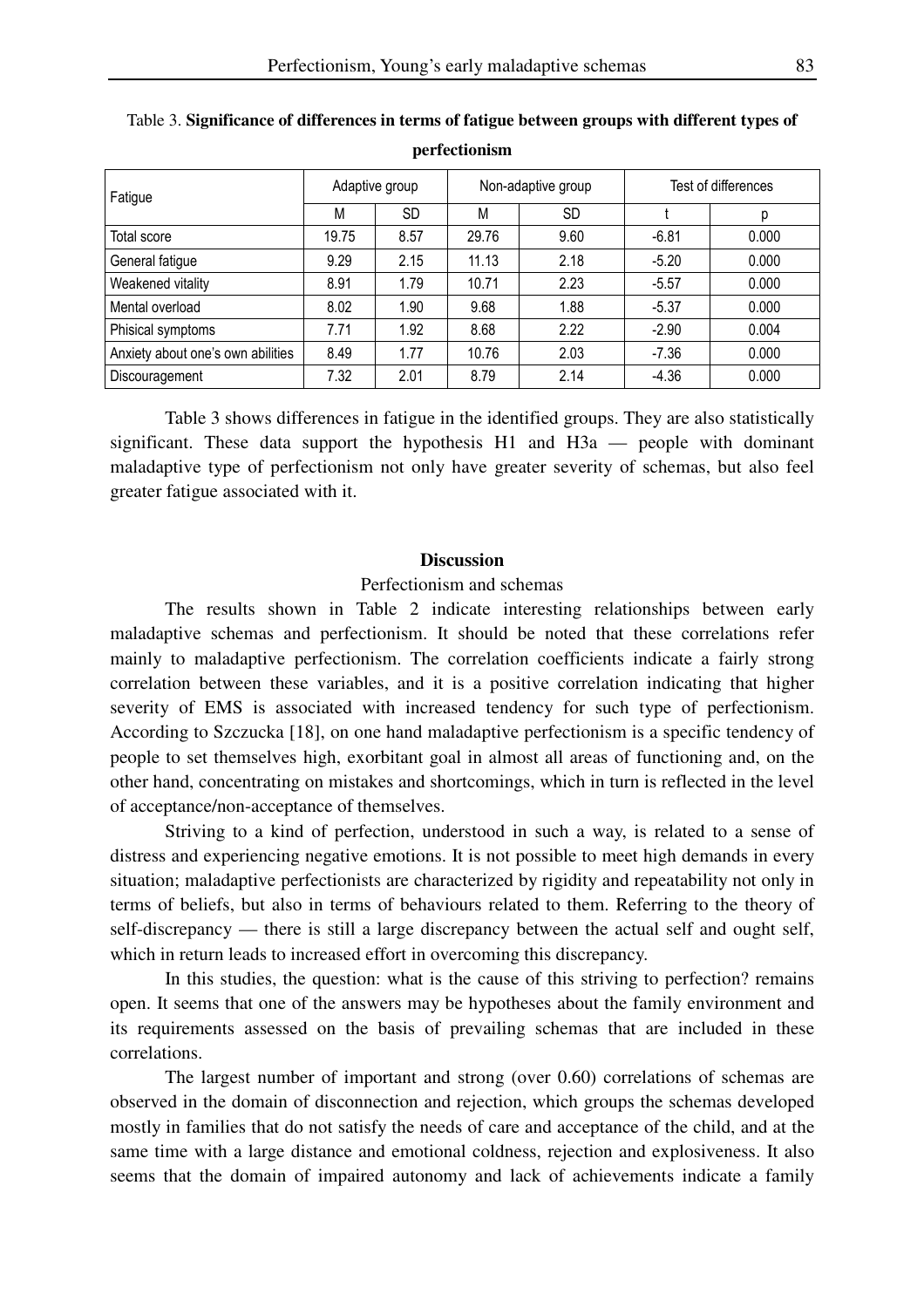which undermines the child' self-confidence and do not support him/her to live independently. In families of this type children have a strong sense of being inferior and weak and a sense that they can do nothing themselves. If a child, seeking acceptance and satisfaction of deprived needs, chooses the strategy of overcompensation [13] and thus increases his/her efforts to function better and have greater achievements, he/she could develop a trait of perfectionism. However, since in such families the chance of positive reinforcement is rather small [13], the discrepancy between the actual self and ought self will continue.

It is worth noting that the strongest correlation is between maladaptive perfectionism and a schema of failure to achieve, which indicates a belief of oneself as basically incompetent and weaker than others, a person who failed, and will fail in the future. Further beliefs associated with the domain of rejection are related to the above-mentioned issue: others are not able to provide support and stability, especially emotional ones (schema of abandonment), they often hurt and abuse, and therefore one needs to put greater effort and be vigilant (schema of mistrust). Strong correlations also apply to relationships with a conviction of being worse, weaker, inferior (schema of defectiveness), of failing to cope with everyday life (lack of competence) and conviction about their otherness (social isolation). This gives a picture of a person focused on his/her own weaknesses, convinced of his/her failure to cope, but also, on the other hand, a person who is constantly trying to change that image. In fact, strong correlations with schemas of: entitlement and admiration-seeking that indicate a desire to show one's best side, to overcome one's weaknesses, but also attempts to maintain and control the outside image of oneself as better, coping and independent (schema of entitlement), are also characteristic. At the same time, a strong correlation with the schema of pessimism indicates a strong concern that all the efforts will not change anything. In their research, Klibert, Lamis, Naufel, Yancey and Lohr also indicate to the role of perfectionism and schemas in the development of trait of anxiety, which interacts with the presented results [20].

In a situation where we deal with adaptive perfectionism, there is a small number of observed correlations with schemas, and they are related to the area of control and adherence to set standards, however, there are no convictions associated with being worse when the implementation of one's assumptions is not complete.

These relationships are confirmed by another analysis. The group of non-adaptive people (see Figure 1), identified in the cluster analysis, achieves significantly higher intensity of schemas than the group defined as adaptive (Figure 2). Although the arrangement of the schemas and their intensity is similar in both groups, it should be noted that in the nonadaptive group up to 11 maladaptive schemas reach diagnostically significant value ( $\geq$  15), which indicates the strength of their impact on daily functioning of a person. It can therefore be assumed that the level of perfectionism determines not only the strength of the relationship of this variable with schemas, but also significantly differentiate people with high/low level of maladaptive perfectionism in terms of the power of schemas.

#### Perfectionism and fatigue

Further analyzes indicate numerous and fairly strong relationships between maladaptive perfectionism and fatigue (Table 1). As in previous studies [e.g., 21, 22], the results indicate that the greater the severity of this type of perfectionism, the greater the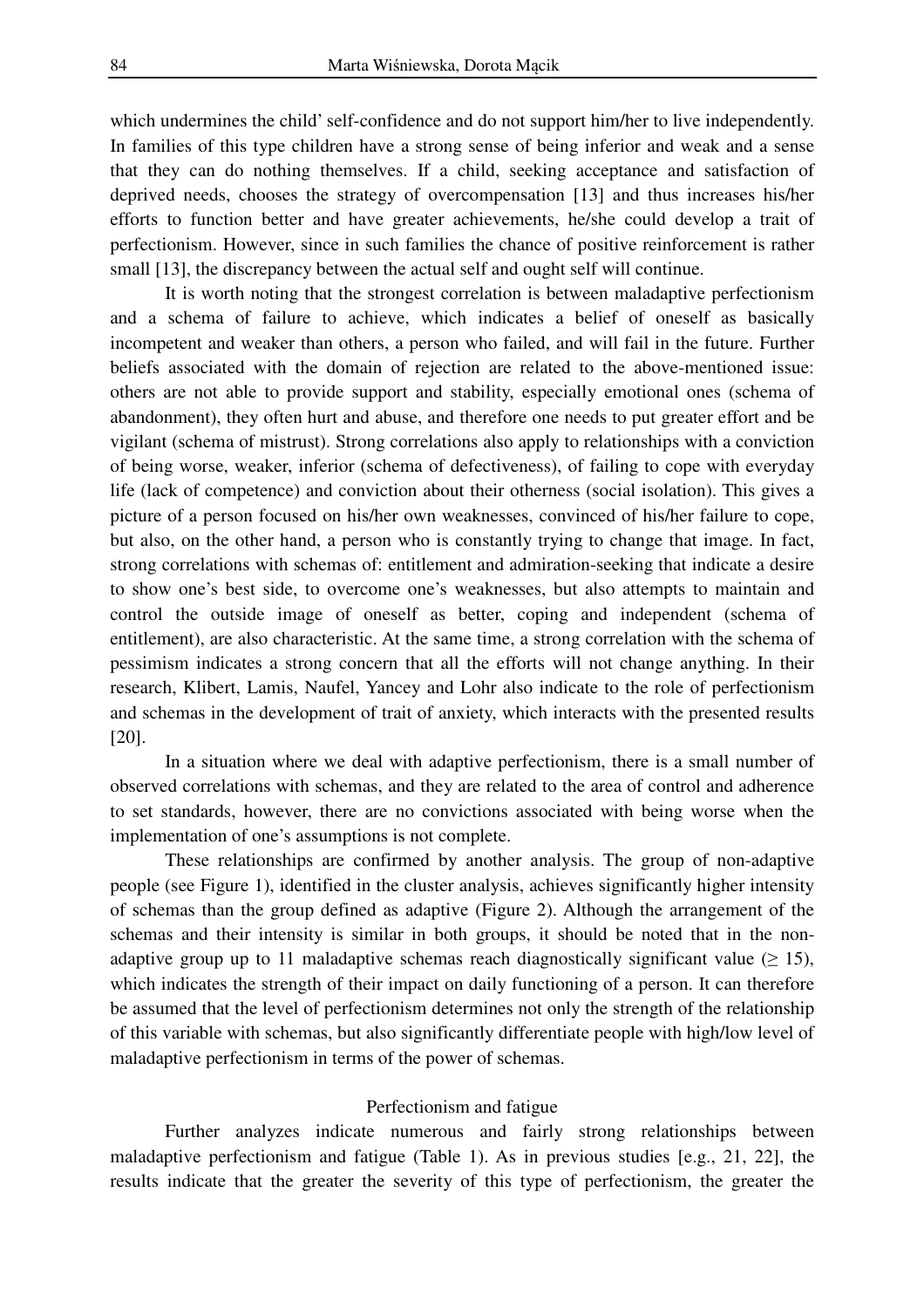fatigue, especially in the general dimension but also in terms of anxiety about one's own abilities  $(r = 0.590)$ . This confirms that people who set themselves a number of high standards, often impossible to implement, are plagued by fear of their own limitations. Referring to the studies [23], it can be assumed that it affects the level of self-acceptance which may be important for moderating the level of fatigue. At the same time, such people at all costs strive to meet the requirements they set themselves; it is associated, however, with a great effort, both physical and mental. Therefore, the higher the maladaptive perfectionism, the greater the feeling of discouragement and experienced mental overload; These, in turn, cause asthenia and a general feeling of fatigue, although the examined women report relatively few physical symptoms (weak correlations). Perhaps this is due to the young age of the respondents. This thesis is also supported by the analysis of differences between mean values in the groups with high and low levels of maladaptive perfectionism (see Table 3) where the women from non-adaptive group obtained significantly higher scores on all scales of fatigue. These relationships are consistent with reports of, e.g., Dittner [24], Deary [25] or Kempke [26].

#### Fatigue and maladaptive schemas

Relationships between fatigue and schemas are also noteworthy (see Table 2). The strongest relationships are also observed for anxiety about one's own abilities, mainly for schemas in the area of disconnection and rejection and impaired autonomy which are strongly associated with anxiety. These areas indicate to people who are convinced that their needs, especially emotional ones, will not be satisfied by others, but they also feel worse, weaker, and they feel they fail to cope. Such a way of self-perception naturally leads to concerns about the assessment of their own abilities to meet the demands set to themselves; at the same time, however, there is a specific type of coercion to cope, to avoid rejection. Constant tension associated with these beliefs, perhaps also related to experiencing failures in changing one's own thinking and overcoming weaknesses, seems to lead to discouragement (the stronger and thus also more fixed schemas, the harder it is to see facts that do not support the associated beliefs). Schemas are also associated with experiencing mental overload. Other correlations, though important, have somewhat weaker coefficients, especially those related to more somatic aspects of fatigue; However, their occurrence in young women, mostly not burdened with too many responsibilities, may be considered as a risk factor for psychosomatic disorders.

#### **Conclusions**

Summarizing these results, we can conclude that:

 1. High level of maladaptive perfectionism is associated with an increased feeling of fatigue in young women; it can be assumed that it constitutes the basic cause, primarily due to stronger relationships with mental aspects of fatigue.

 2. Early maladaptive schemas, especially in the areas of rejection and insufficient achievements also play an important role for fatigue. The strength and number of positive correlation coefficients indicate that the more negative beliefs about oneself and the greater is their power, the more effort is put in to deal with them.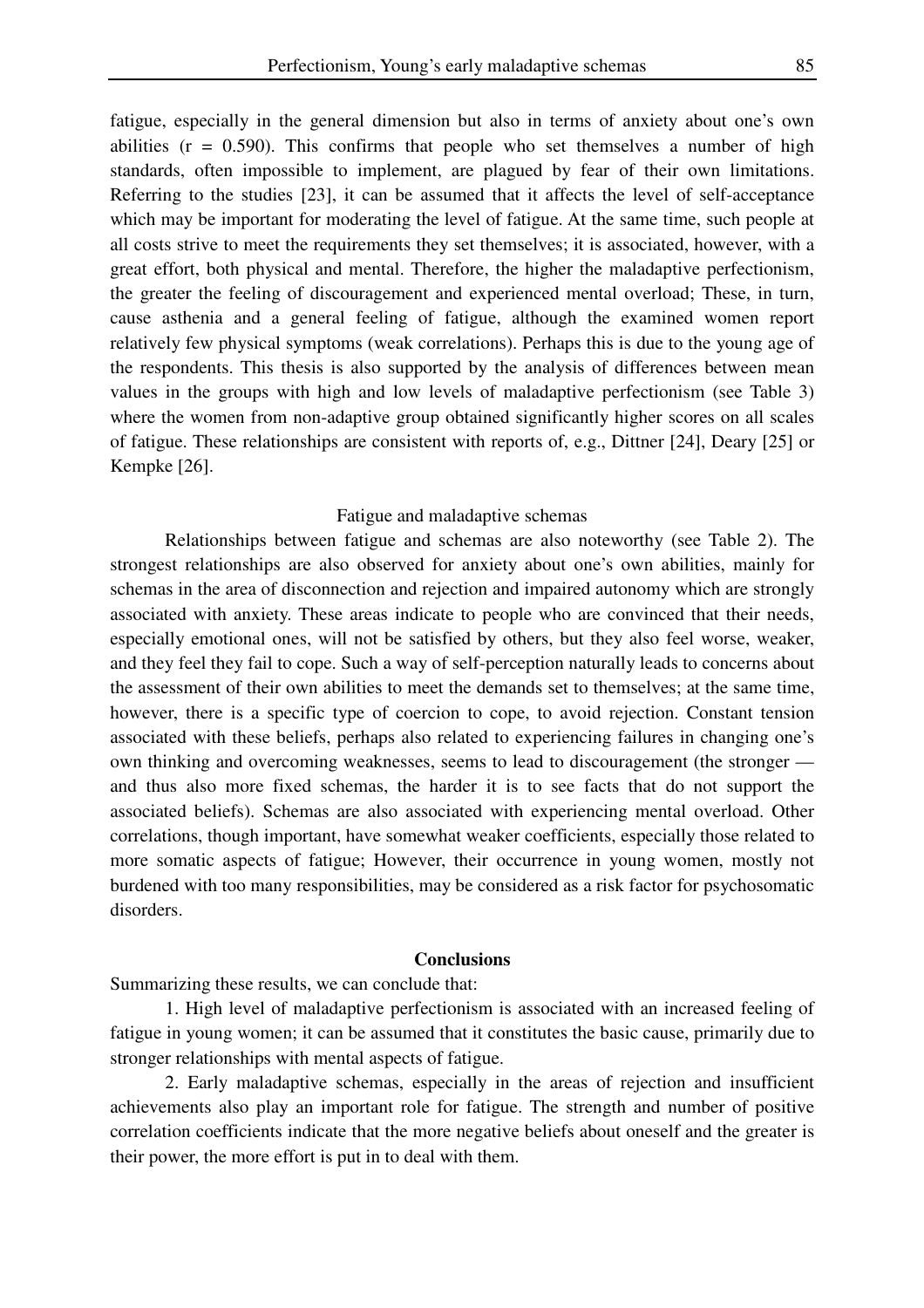3. Strong positive correlations between early schemas and maladaptive perfectionism indicate that both of these characteristics can reinforce each other. This in turn also strengthens symptoms of fatigue.

 4. These conclusions allow us to assume a hypothesis that one of the causes of unexplained chronic fatigue can be psychological burden associated with the attempt to cope with the negative beliefs about oneself and a small observed effect of these efforts, reasonable. This can be a starting point for the exploration of therapeutic interventions in patients reporting chronic fatigue.

#### **Limitations**

These studies are mainly exploratory. As preliminary studies, including relatively small group of respondents in convenient selection, they can provide first and foremost suggestion for further researches. One problem is the use of research methods that have not underwent the full normalization procedure in Poland. Reliability and validity indicators of these tools evaluated in other studies indicate, however, that these tools allow to conclude on their basis, especially if they are supported by clinical experience. After completion of the schemas questionnaire adaptation, it is worth to conduct in-depth analysis extended to other populations which will allow to verify the results. It should be noted, however, that the methods used for statistical analysis are adequate for the size of the group which increases confidence in the obtained data, and both correlation coefficients and tests of differences are significant enough that there is no randomness of the results.

#### **References**

- 1. Kulik A. Kulturowe uwarunkowania zespołów medycznie niewyjaśnianych na przykładzie przewlekłego zmęczenia. Sztuka Leczenia 2013; 1(2): 33–40.
- 2. Kulik A, Szewczyk L. Kwestionariusz do badania zmęczenia. Psychometryczne właściwości. W: Oleś M, red. Wybrane zagadnienia z psychologii klinicznej i osobowości. Metody diagnostyczne w badaniach dzieci i młodzieży. Lublin: KUL; 2002, s. 41–61.
- 3. Kulik A. Zmęczenie przewlekłe u nastolatków. Charakterystyka psychologiczna. Lublin, KUL, 2011.
- 4. Kulik A. Psychogenne, neurohormonalne i immunologiczne przyczyny przewlekłego zmęczenia u nastolatków. Endokrynol. Ped. 2011; 1(34): 67–74.
- 5. Misiuro W. Znużenie. O fizjologicznych podstawach racjonalizacji pracy. Warszawa: Wydawnictwo "Książka"; 1947.
- 6. Biegeleisen-Żelazowski B. Zmęczenie psychiczne, monotonia, automatyzacja. W: Biegeleisen-Żelazowski B, red. Zarys psychologii pracy. Warszawa: PWN; 1967, s. 145–158.
- 7. Krawczyński M. Propedeutyka pediatrii*.* Warszawa: PZWL; 2002.
- 8. Chabowski M. Zmęczenie jako kategoria definicyjna w badaniach psychologicznych. W: Koc R, Mazur Ł, red. Zmęczenie *—* psychospołeczny punkt widzenia. Bydgoszcz: WSKNPS; 2005.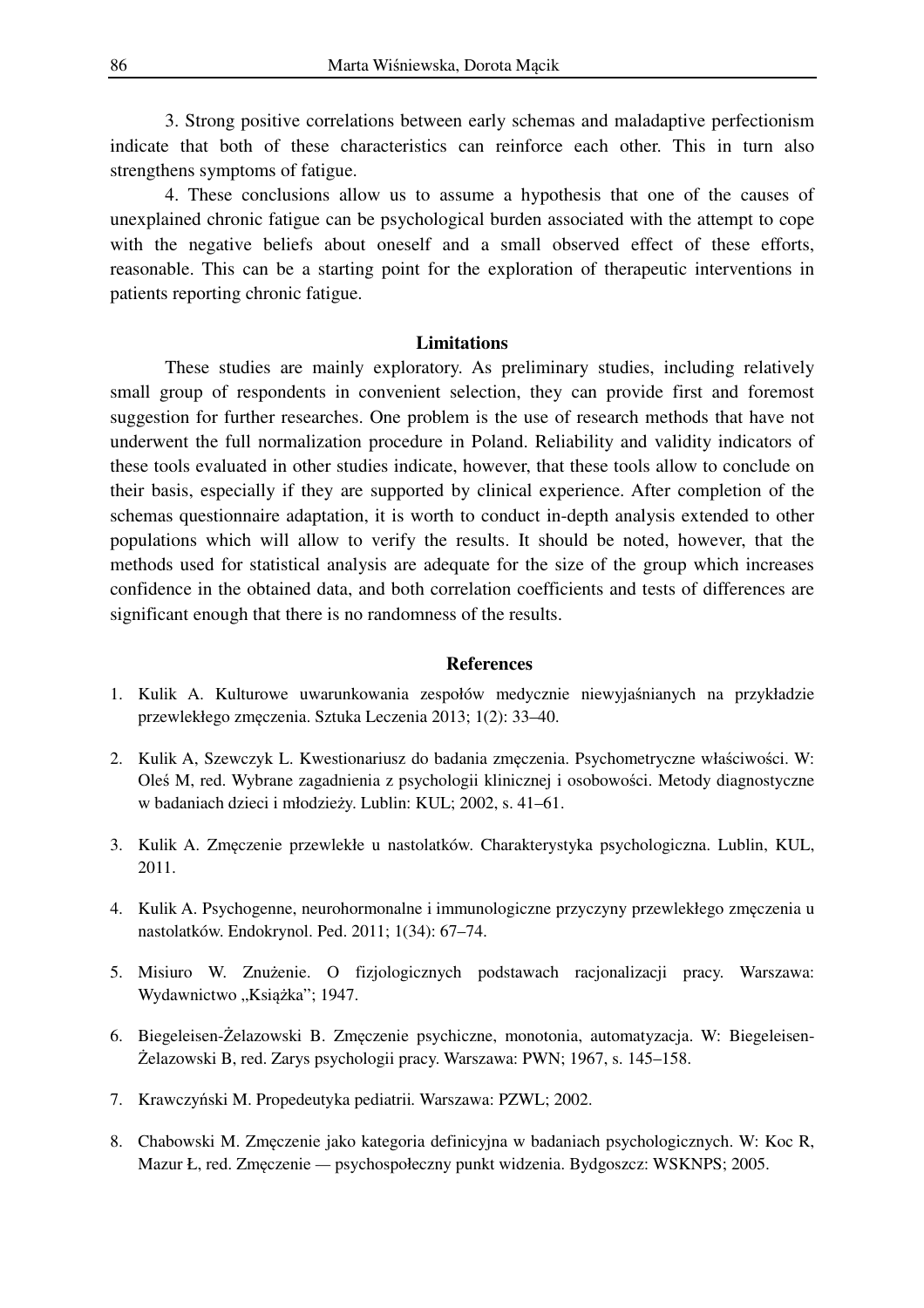- 9. Orth JP. Dlaczego jestem zmęczona? Warszawa: W.A.B; 1994.
- 10. Hansen A. O sztuce wypoczynku. Warszawa: Instytut Wydawniczy Pax, 1983.
- 11. Krawczyk A. Osobowościowe uwarunkowania zmęczenia przewlekłego. Badania empiryczne dzieci chorych i zdrowych. Kraków: Wydawnictwo WAM; 2012.
- 12. Kulik A. Asertywność, wsparcie społeczne a przewlekłe zmęczenie u nastolatków. Przegl. Psychol. 2012; 55(1): 79–95.
- 13. Young JE, Klosko JS, Weishaar ME. Terapia Schematów. Sopot: GWP; 2014.
- 14. Hawke LD, Provencher MD. Schema theory and schema therapy in mood and anxiety disorders. A review. J. Cogn. Psychother. 2011; 25 (4): 257–276.
- 15. Mącik D, Schehelska K. Związki wczesnych nieadaptacyjnych schematów Younga z samopoczuciem i sensem życia w zaburzeniu lękowym i depresyjnym. Post. Psych. Neur. 2015; 24(4): 208–216, doi:10.1016/j.pin.2015.10.003
- 16. Young JE, Klosko JS. Program zmiany sposobu życia: uwalnianie się z pułapek psychologicznych. Warszawa: Instytut Psychologii Zdrowia; 2012.
- 17. Antony MM, Swinson RP. Kiedy doskonałość nie wystarcza. Warszawa: Jacek Santorski & Co Agencja Wydawnicza; 2008.
- 18. Szczucka K. Polski Kwestionariusz Perfekcjonizmu Adaptacyjnego i Nieadaptacyjnego. Psychol. Społ. 2010; 1 (13): 71–95.
- 19. Winter R. W pułapce perfekcjonizmu. Prosta droga do porażki. Kraków: Wydawnictwo WAM; 2013.
- 20. Klibert J, Lamis DA, Naufel K, Yancey CT, Lohr S. Associations between perfectionism and generalized anxiety: Examining cognitive schemas and gender. J. Rat-Emot. Cognitive-Behav. Ther. 2015; 33(2):160–178.
- 21. Magnusson AE, Nias DK, White PD. Is perfectionism associated with fatigue? J. Psychosom. Res.1996*;* 41(4): 377–383.
- 22. Kheiroddin JB, Esmaeilpour K, Dehghani SS. The role of perfectionism in predicting feeling of cognitive, physical and social fatigue. J. Psychol. 2015; 19(2): 163–174.
- 23. Brooks SK, Rimes KA, Chalder T. The role of acceptance in chronic fatigue syndrome. J. Psychosom. Res. 2011; 71(6): 411–415.
- 24. Dittner AJ, Rimes K, Thorpe S. Negative perfectionism increases the risk of fatigue following a period of stress. Psychol. Health 2011; 26 (3): 253–268.
- 25. Deary V, Chalder T. Personality and perfectionism in chronic fatigue syndrome: A closer look. Psychol. Health 2010; Vol. 25( 4): 465–475.